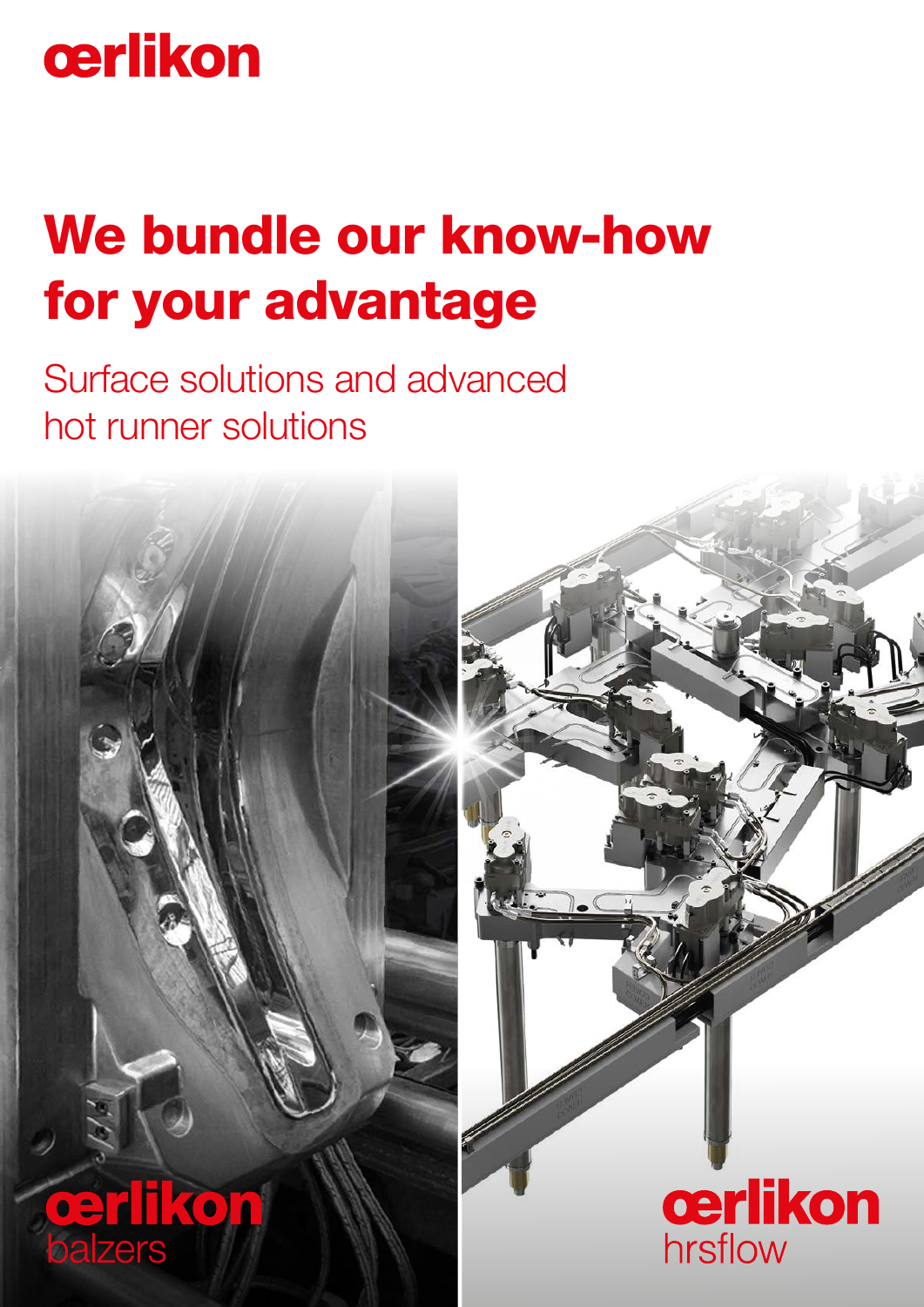## Full solution provider in plastics processing

Oerlikon Balzers and Oerlikon HRSflow are specialists in their respective fields. Now, they have combined their passion and experience to offer the best solution in the plastics processing market for numerous products and applications. Benefit from a unparalleled and unique service offered by Oerlikon Balzers and Oerlikon HRSflow – forming the future with advanced surface solutions and hot runner solutions!

**Applications** 



- **Simulation experience** across the world (Moldflow®, Moldex 3D)
- Application know how
	- Wide experience in auto, domestic appliances, – household and garden, logistic and environmental, small technical applications, thin wall and others
- Wide product range
	- $-1$  g  $-10$  kg shot weight
	- Valve gate and free flow
- $\blacksquare$  Innovative back injection of capacitive films for HMI with marked leader in foil industry and T1 segment
- Cost saving concepts by using servo driven systems for family moulds. 12 g to 1.2 kg in one mould and wall thickness reduction by 20% and more
- **Strong service focus** 24/7, 24h spare parts availability, process engineers in all regions, fast onsite support, fast replacements of complete systems in  $3 - 6$  days
- 10 injection machines for R&D and customer trials around the world
- $\blacksquare$  Identically equipped production plants in Italy (HQ), USA and China

## 36 plas injec know

**Cerlikon** balzers

### Injection process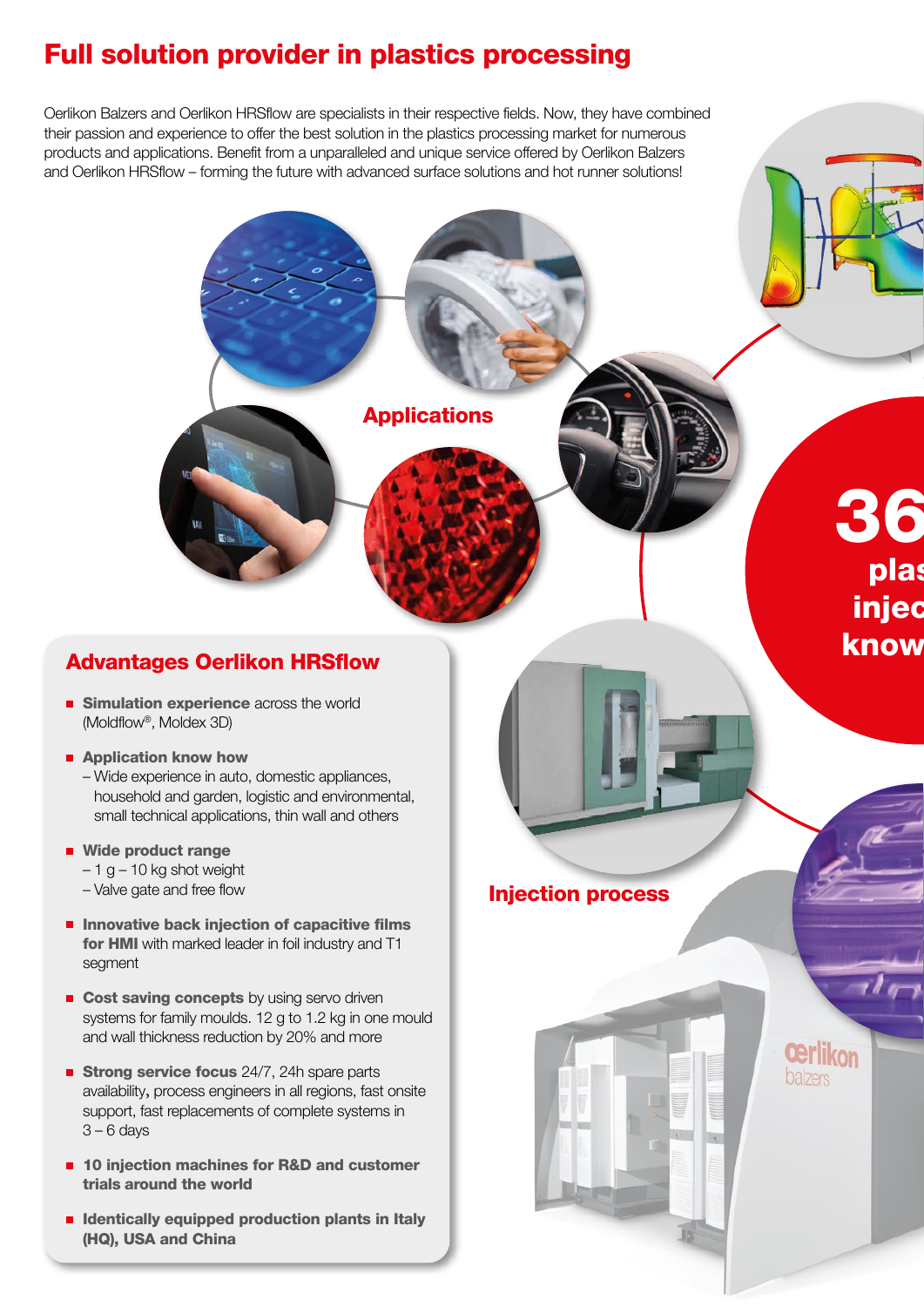360º stic  $:$ tion how

Hot runners

From standard hot runners to electrical (servo-driven) systems

### **Tooling**

BALITHERM® process

BALITHERM® PRIMEFORM – strong surface protection for all moulding surfaces

## Advantages Oerlikon Balzers

- **E** Live demonstrations for application treat on 10 injection machines around the world
- **BALITHERM® PRIMEFORM** 
	- Automotive & non auto applications
	- Protection for all surfaces against scratches & – abrasive wear
	- Mirror polished, textured and combinations
	- Save min. 20% in maintenance cost improve – your product quality

#### ■ BALINIT<sup>®</sup> CROMA

- Automotive & non-auto applications
- Prevent abrasive & corrosive wear
- Reduction min. 30% in maintenance and increase – min. 50% the tool lifetime
- BALINIT® C / BALINIT® TRITON
	- 0 grease (clean moulds)
	- Remove all grease for your moulds
	- Improve the moulding process (easier air venting)
	- Reduction of mould cleaning intervals min. 50%

## Forming the future driven by passion and expertise